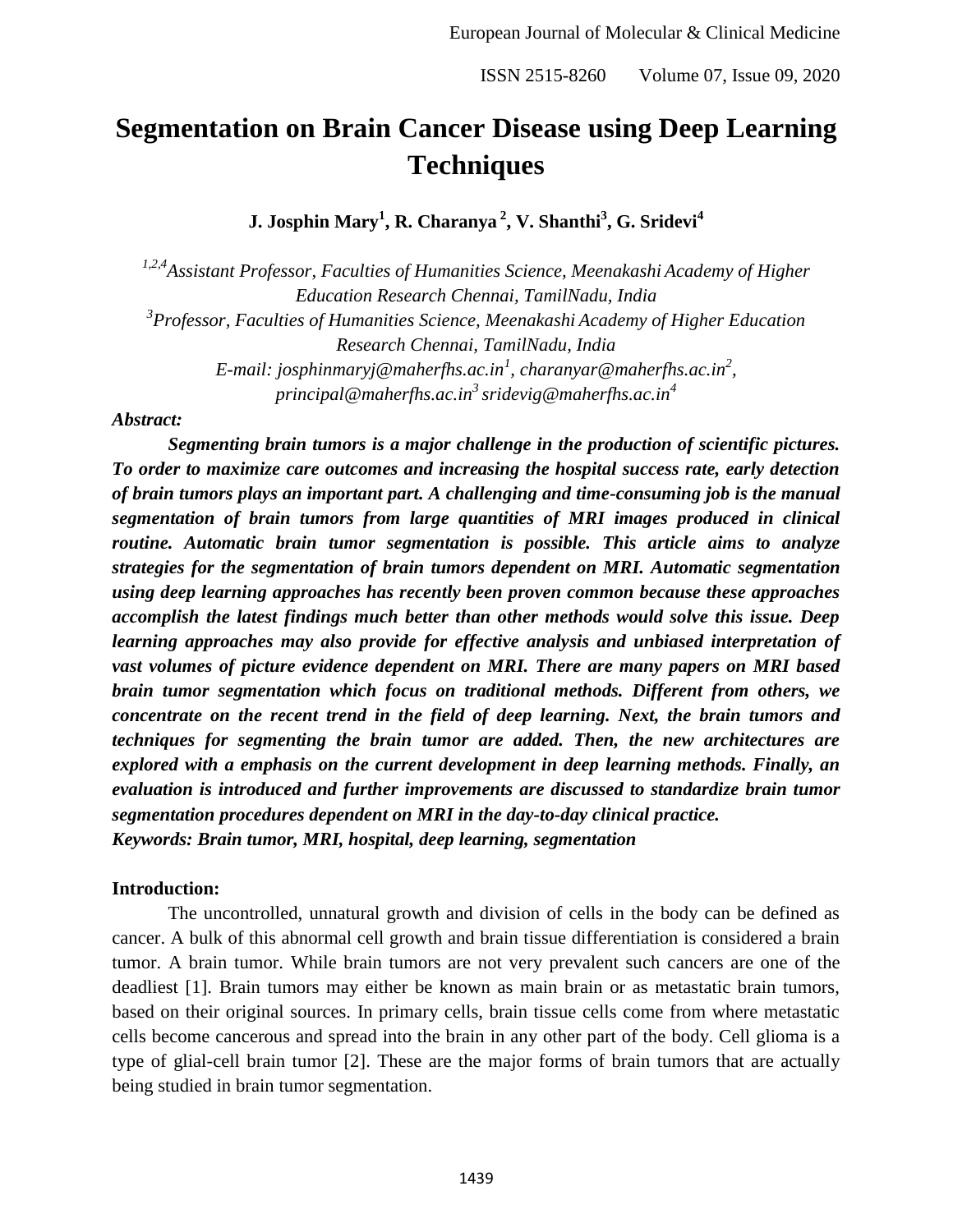The word gliome is a generic concept used to classify different forms of glioma varying from the most severe and most widespread primary malignant brain tumor, from low-grade glioms (astrocytomas and oligodendrogliomas) up to high-grad (Grade IV) multiform glioblastoms (GBM). Act, chemotherapy and radiation are methods for the diagnosis of glioma and are typically used in combination [3, 6, and 7]. In order to strengthen care outcomes, the early detection of gliomas plays a significant part. Medical imaging techniques, including Computer Tomography (CT), Computed Single Photon Emission Tomography (SPECT), Positron Emission Tomography (PET) (MRS) and MRI (MRI) have also been used to offer useful details on the detected brain tumor type, scale, position and metabolism. While these techniques are combined to include the most accurate knowledge about the brain tumors, MRI is regarded as the preferred technique because of its strong soft tissue contrast and expanded availability. [12] X-ray is a non-intrusive method in vivo imaging which utilizes RF signs to energize the objective tissue to create its internal pictures affected by a solid attractive field. Pictures from various MRI successions are created during the securing of a picture by changing excitation and repeater cycles. Such numerous MRI approaches generate different forms of images of tissue comparison, provides useful structural details and enables identification and segmentation of tumors along with their subregions [4, 10 and 11]. Moreover, the data becomes very common and difficult when the diagnostic tranches from the normal necessary modalities are merged.

T1 pictures are commonly used to separate sound tissues, while T2 pictures are utilized to observe the zone of the edema, which makes a glowing sign on the picture. [15] The splendid sign from the aggregated difference operator (gadolinium particle) in the dynamic cell district of the tumor tissue can without much of a stretch be recognized in T1-GD pictures at the outskirt of the tumor. Necrotic cells don't connect with the difference specialist to such an extent that they are anything but difficult to isolate from the dynamic cell region in a similar arrangement by the solid hypo-part of the tumor community [13,16]. For FLAIR photographs, water atoms are isolated to separate between cerebrospinal liquid and edema. So as to safeguard sound tissues when decimating and murdering tumor cells during medical procedure, it is significant that you segment the tumor before directing any medical procedure.

Differentiation of the brain tumor includes identification, delineations and differentiation of tumor tissue from regular brain tissue including Gray Matter (GM), White Matter (WM) and CSF, such as activated cells, necrotic heart and edema (Fig. 2). [14] This function requires manual classification and segmentation of various multimodal MRI images in the daily clinical procedure. But, despite the extremely time-consuming process of manual segmentation, creation of reliable automated segmentation methods to provide effective and objective segmentation has in recent years become an important and very common field of study.

The remaining paper is structured accordingly: first, the methods for the segmentation of brain tumor photos in section 2 are quickly checked. In Section 3, we focus in particular on approaches that are focused on profound learning algorithms and have the new findings in recent years. Throughout brief, we analyze principles and results of numerous profound learning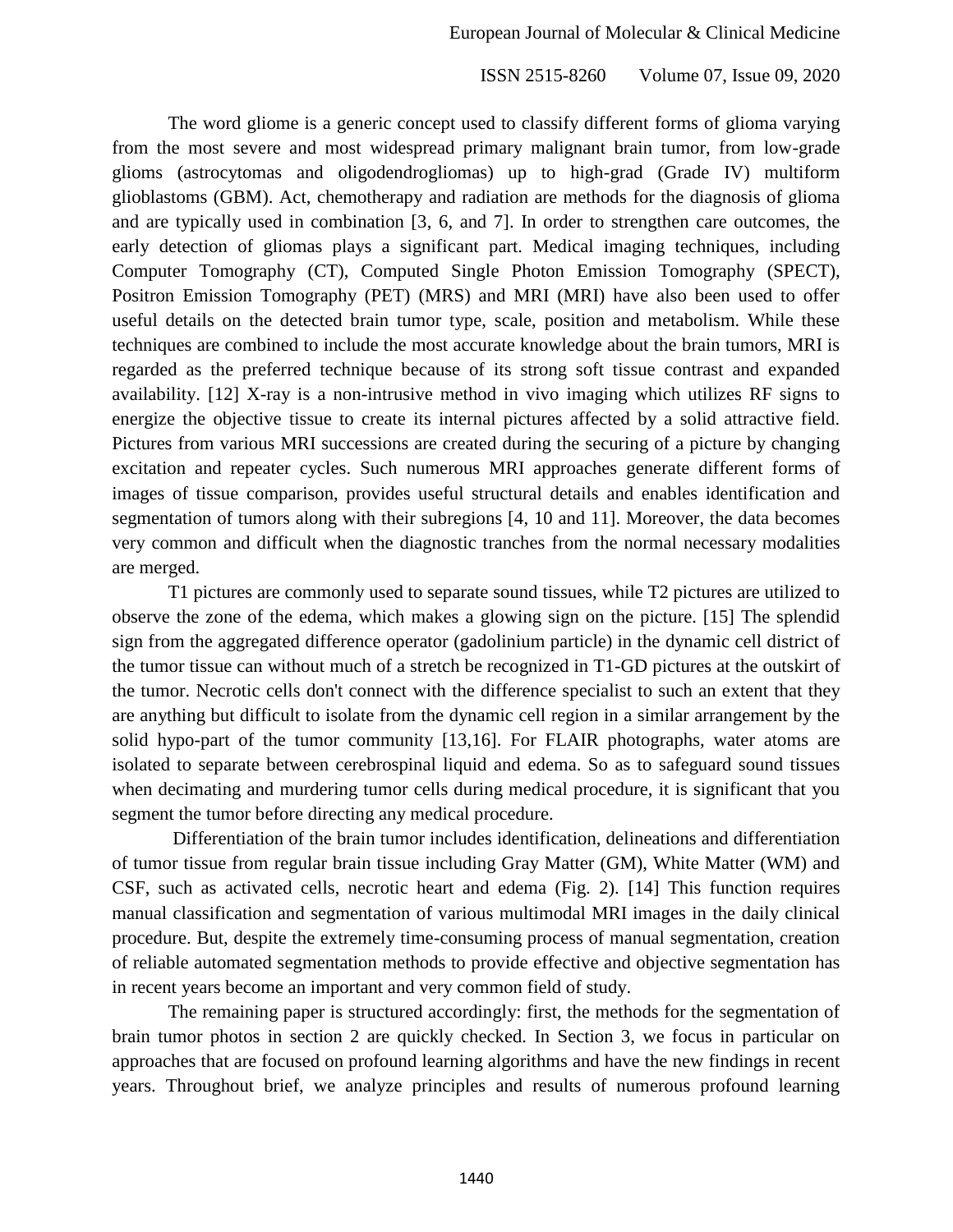approaches. Finally, we review the existing state-of-the-art in the findings and offer recommendations for potential progress.

#### **Implementation methods for brain tumor segmentation:**

Methods of cerebrum tumor division can be categorized as manual, semi-automatic and completely automated methods depending on the required user interface level.



Fig (1.1) Architecture diagram for brain tumor segmentation

A cellular automatic (CA) base tumor segmentation loop will have the tumor risk map twice for patients with a tumor seed and once for historical seeds. The algorithm is also valid in different MRI modes (e.g. T1, T2, T1-Gd and FLAIR). Then the results are averaged to reach the final volume of the tumor.

# **Manual method for segmentation:**

The radiologist wants to use MRI images with multi-modal information , anatomical, physiological expertise gained through training and practice to segment the images in a manual way. The treatment allows a radiologist to identify a tumor and physically diagram the areas of the tumor in several slices of photographs. Besides time-consuming tasks, manual segmentation is often contingent on the radiologist, and the outcomes of segmentation are subject to considerable variation between and within scores. However, semi-automatic and fully automated methodologies are commonly used in manual segmentations.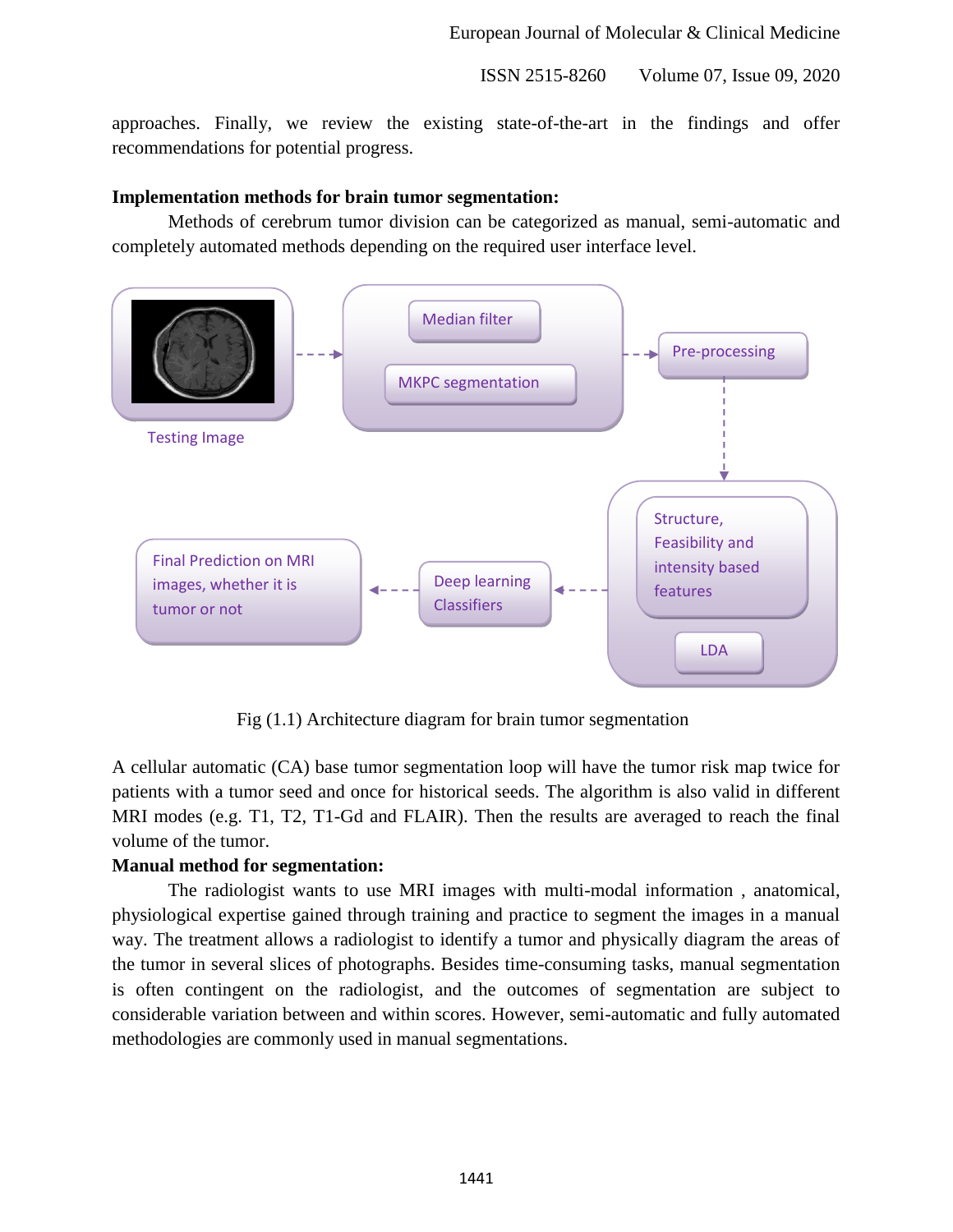#### **Methods of Semi-Auto Segmentation:**

Half-automatic approaches involve three major user interactions: initialization, reaction to input or suggestions and assessment [8]. ART (ROO), comprising the estimated tumor area, must usually be configured for the automatic processing algorithm. Output picture modification may also be rendered to change pre-processing system parameters. In addition to initialization, automatic algorithms may be directed by input and changes in response to the desired outcome. In fact, if not happy, users may review the outcomes and adjust or replay the cycle.

The "Tumor Split" approach suggested by Hamamci et al.[9] is consumer will draw the full tumor diameter for the MRI images in this semi-automatic segmentation process. Upon initialization, Twice for patients tumor seed and once for history seeds, the tumor segmentation loop for a cellular automaton (CA) base will provide a tumor probabilité map. This approach allows the algorithm to be applied in various MRI modes (e.g. T1, T2, T1-Gd and FLAIR). The results are then combined to obtain the tumor's final volume.

A modern semi-automatic system used a different approach to classification10. The segmentation issue was turned into a classification question in this method and a brain tumor is only segmented in that very brain through training and classification. In general, classification methods for machine learning, for segmentation of brain tumors, allow vast numbers of MRI scans (with proven ground truth) from different cases to be qualified. This ensures the level control and other sounds will be handled. For this approach, though, the consumer initializes the cycle by selecting from one case a group of voxels of growing kind of tissue. For these voxel sub-sets the calculation separates power esteems alongside spatial measurements and produces a SVM which is utilized to allot all voxels from a similar picture into their particular class of tissue

As far as self-loader cerebrum tumor division methods, they are less tedious than manual methodologies and can create viable execution. Flow explores on mind tumor division in this manner focuses primarily on completely robotized forms.

# **Automatic Methods for Segmentation:**

No user intervention is essential in completely automated brain tumor segmentation. In fact, the solution of the segmentation question is paired with artificial intelligence and prior experience.

# Dataset:

The unbiased appraisal effects for brain tumor picture segmentation are a challenging task in computer vision technique. The BRATS Benchmark5, for the automated segmentation of brain tumors, also provides an unbiased possibility to analyze multiple segmentation methods of glioma using this specific data collection. Latest BRATS research dataset (2015) includes 274 MRI multimodal scans of high-grade and low-grade gliome cases, as well as their simple actual segmentation for assessment. 110 scans of undisclosed degrees and uncertain ground truths are accessible for research results. Only an electronic assessment method may analyze the test results. The discoveries are generally as the mainstream Dice Ranking, Responsiveness (genuine positive rate) and Specificity (genuine negative rate) for three significant tumor territories; tumor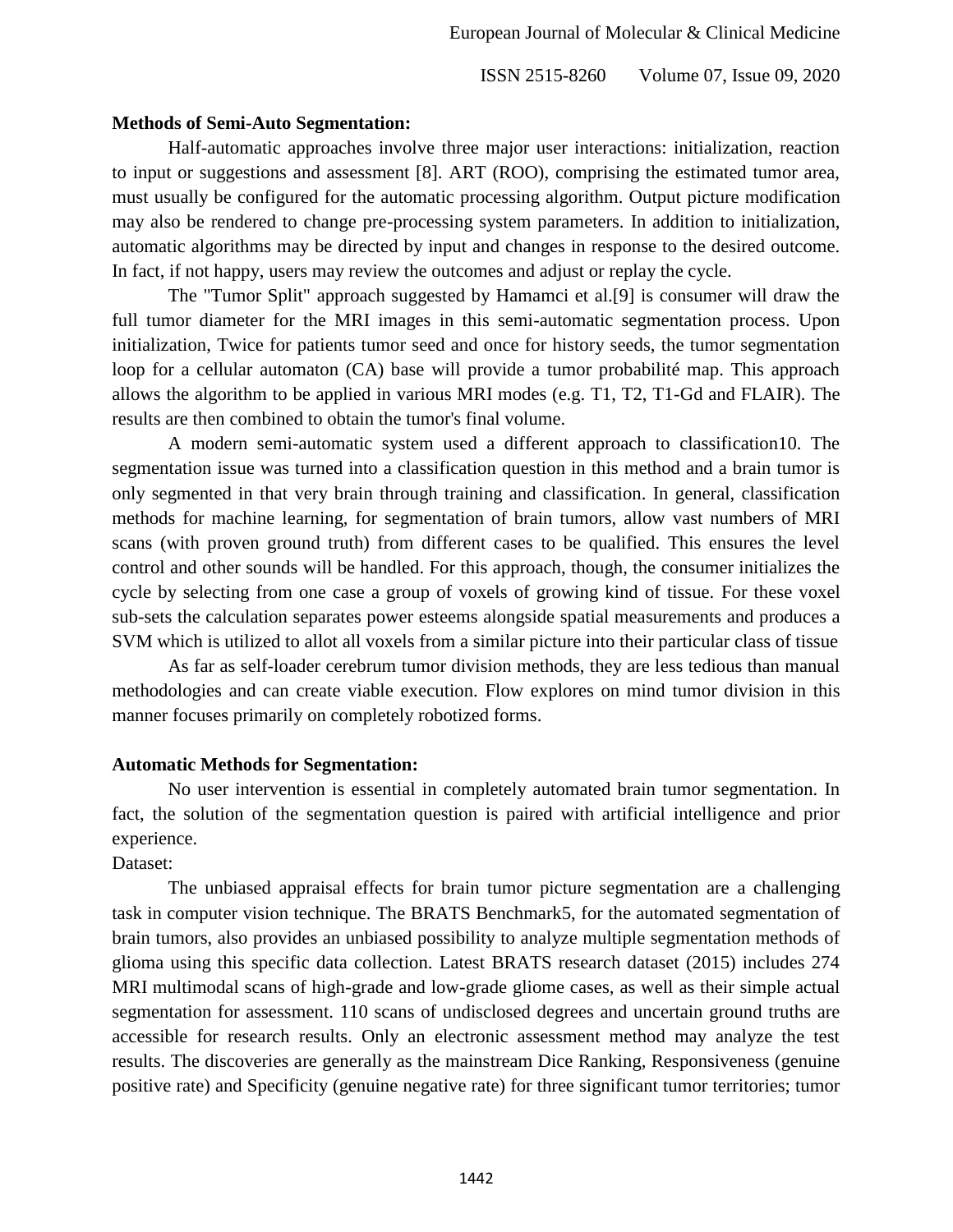as entire (all parts of the tumor), center tumor (all tumor segments except for edema) and dynamic tumor (just dynamic cells).Then record results are assessments only in those features. P1 is the segmented tumor area for the tumor zone from the approach being suggested, and T1 is the actual area of the tumor for the surface. Prediction for Some of the normal and abnormal picture was created in a dataset directory as show in the fig (1.2)





Normal (a) Normal (b)





Abnormal (a) and the contraction of the Abnormal (b) Abnormal (b)

Fig (1.2) Prediction images in dataset directory

# **Result and discussion:**

A daunting job is to identify brain tumors correctly in order to detect disease. Recently, available data sets and the agreed BRATS standard have provided the researchers with a common framework with which their approaches can be systematically produced and tested utilizing current techniques. In this article, the new approaches focused on deep analysis were examined and conventional strategies narrowly outlined. Deep learning approaches may be seen as the latest state-of-the-art in glioma segmentation with the recorded high results. Recent achievements of the methods for deep learning, in particular Convolutionary Neural Networks (CNN), have expanded their prominence among researchers in different object recognition and biological picture segmentation. CNNs immediately acquire representative complex characteristics from the data itself, as compared to conventional classification systems, which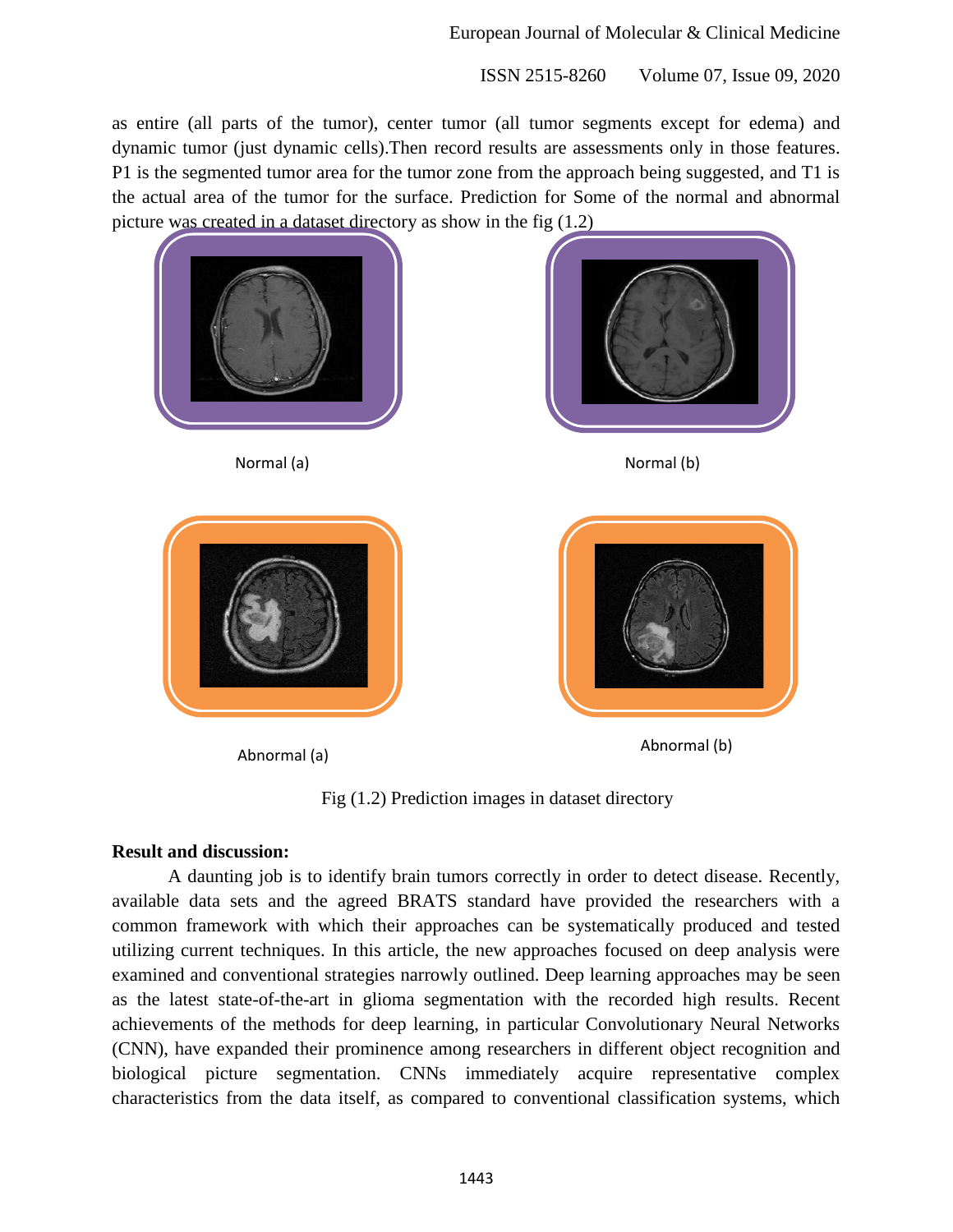require handcrafting functions. Because of this property, CNN-based brain tumor segmentation analysis concentrates largely on network architecture design instead of image processing for functionality.





The effective results for brain image classification as show in fig  $(1.3)$ . The feedback contains 3D knowledge regarding the spatial sensitivity and a further aspect for MRI modalities. Thus, CNN efficiently handles 4D input info. While high dimensional treatment will more accurately reflect the 3D design of organic systems, it also raises network transmission load. Two specific networks have been built with respect to architecture.

# **Conclusion:**

Regardless of the variety in form, position and scale of the tumor segmentation, the segmentation phase remains complicated. Positron emission tomography image, computational tomography, and magnetic resonance image are used to collect biochemical processes, psycho logics and accurate details for the images. In any case, Convolutionary neural systems give the benefit of procuring representative, nuanced attributes naturally from the multi-modular MRI pictures for both sound cerebrum tissues and tumor tissues. The presentation of extra information from different pictures, for example, positron emanation imaging, attractive reverberation spectroscopy and dissemination tensor pictures that enhance current techniques and in the long run add to the making of clinically appropriate auto-division strategies for better dia-based glioma.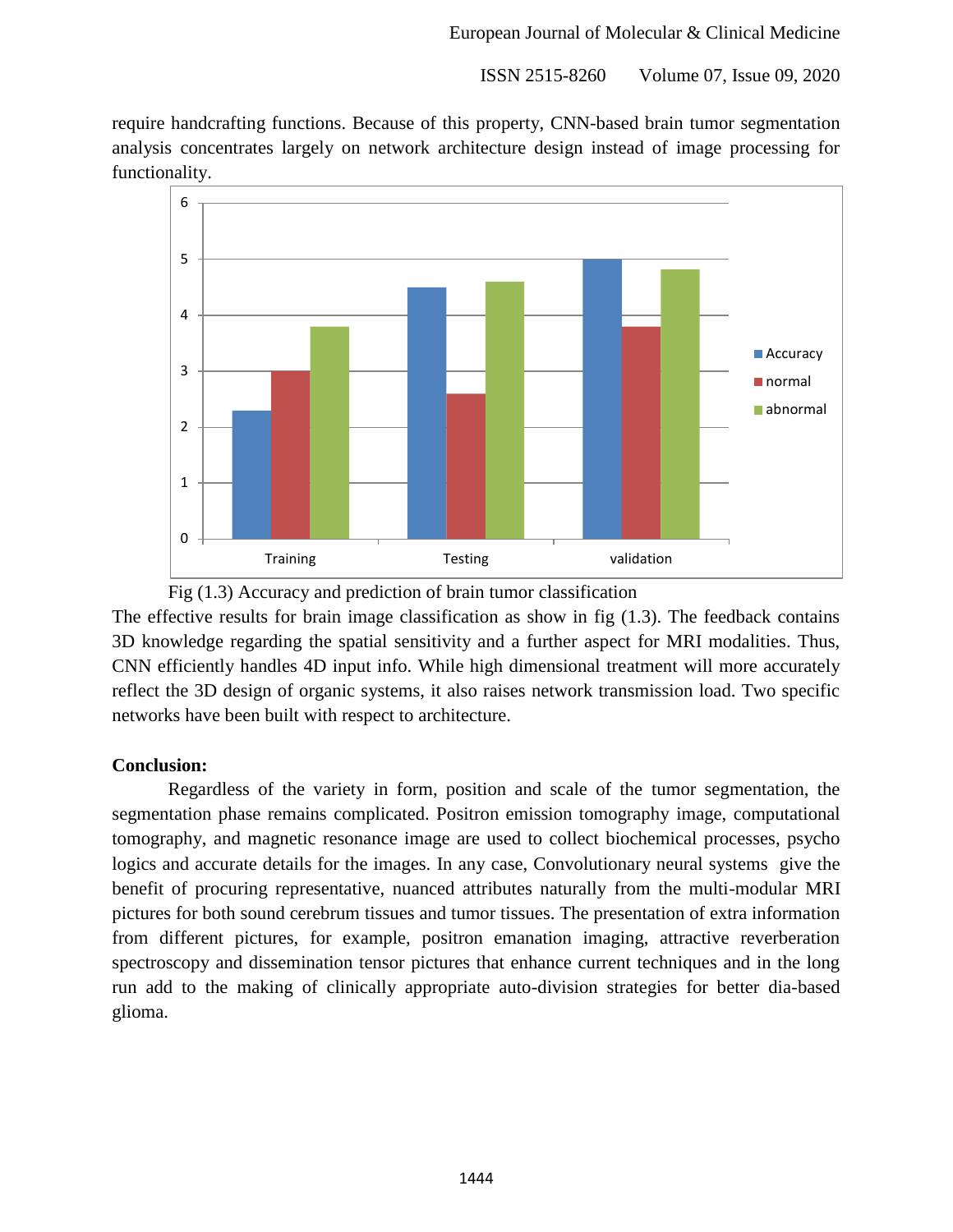#### **References:**

- 1. Watanabe, H., Fukunaga, K., Ikaga, T. and Mitsukura, Y., 2019, October. Brain healthcare quotient study of the impact of lungs reductions in brain activity. In IECON 2019-45th Annual Conference of the IEEE Industrial Electronics Society (Vol. 1, pp. 5353-5357). IEEE.
- 2. Anami, S., Doi, H., Nakamatsu, K., Uehara, T., Wada, Y., Fukuda, K., Inada, M., Ishikawa, K., Kanamori, S. and Nishimura, Y., 2019, April. Dehydrogenase lactate estimates the survival of patients with metastases of the brain and small cell lungs. In Radiotherapy and Oncology (Vol. 133, pp. S734-S734). ELSEVIER HOUSE, BROOKVALE PLAZA, EAST PARK SHANNON, CO, CLARE, 00000, IRELAND: ELSEVIER IRELAND LTD.
- 3. Xu, J., Liu, T.L., Wu, Z., Wu, Z., Li, Y. and Nürnberger, A., 2020, September. BCI Low-Cost Augmented Reality Neurorehabilitation System. In 2020 IEEE International Conference on Human-Machine Systems (ICHMS) (pp. 1-3). IEEE.
- 4. Buettner, R., Bilo, M., Bay, N. and Zubac, T., 2020, July. A systematic literature review of the interpretation of medical picture using profound education. In 2020 IEEE Symposium on Industrial Electronics & Applications (ISIEA) (pp. 1-4). IEEE.
- 5. Ho, Y.L., Huang, Y.D., Wang, K.Y. and Fang, W.C., 2019, July. SOC Architecture of the highly effective EEG system based on ORICA. In 2019 41st Annual International Conference of the IEEE Engineering in Medicine and Biology Society (EMBC) (pp. 664- 667). IEEE.
- 6. Salucci, M., Marcantonio, D., Li, M., Oliveri, G., Rocca, P. and Massa, A., 2019, November. Innovative biomedical imaging machine training methods. In 2019 IEEE International Conference on Microwaves, Antennas, Communications and Electronic Systems (COMCAS) (pp. 1-3). IEEE.
- 7. PrastawaSaturi, R. and Chand, P.P., 2020, February. Implementing an Effective Histopathological Imaging Segmentation Process. In 2020 International Conference on Inventive Computation Technologies (ICICT) (pp. 419-423). IEEE.
- 8. Saturi, R. and Chand, P.P., 2020, February. Implementation of the Histopathological Imaging Effective Segmentation Process. In 2020 International Conference on Inventive Computation Technologies (ICICT) (pp. 419-423). IEEE.
- 9. Abu-Hassan, K.J., Taylor, J.D., van Bavel, J.J., Vos, M.A. and Nogaret, A., 2020, July. Model of Cardiac Contraction Generator Silicon Central Pattern. In 2020 11th Conference of the European Study Group on Cardiovascular Oscillations (ESGCO) (pp. 1-2). IEEE.
- 10. Nishizawa, N. and Yamanaka, M., 2020, June. Ultra high resolution optical coherence tomography with supercontinuum for deep imaging dependency Wavelength. In Biomedical Imaging and Sensing Conference 2020 (Vol. 11521, p. 1152107). International Society for Optics and Photonics.